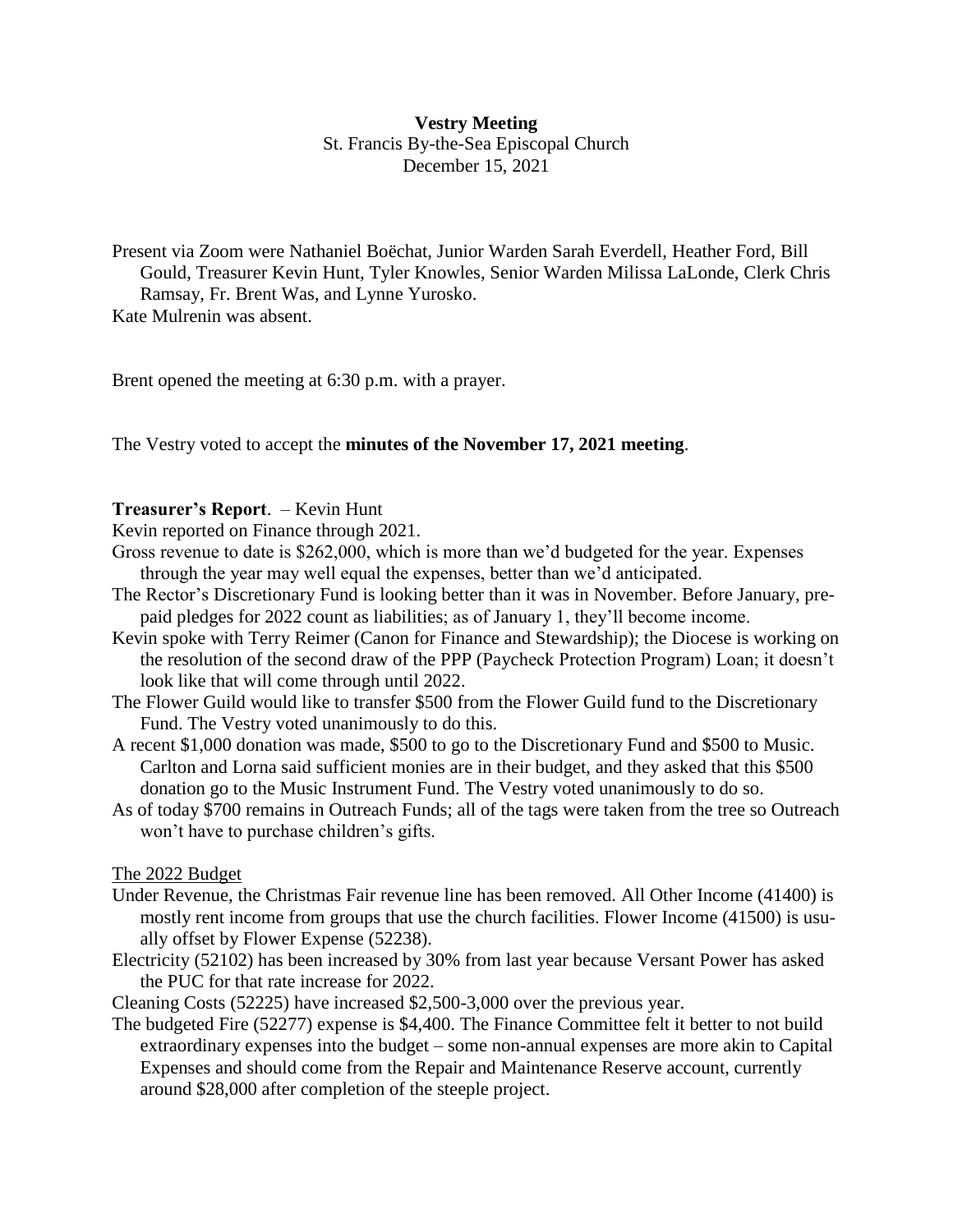- The Diocesan Assessment (52286) has decreased by \$2,400. This is based on 2020 data, and will probably increase next year.
- Children's Ministry (53240) has increased with the hiring of a Director for ten months, as well as supplies.
- The Annual Budget has projected a deficit of about \$46,000 for 2022. Downeast Spiritual Life Conference funds may well have to be used, as well as other funds. The PPP loans from the past two years will probably not happen for 2022. We have time to address this but we might have to use a significant portion of our assets, and will need to mitigate this as much as possible.

## Discussion ensued.

- We need to increase revenue; this is a very tight budget with not much if any room for reduction in spending.
- A question was asked about Accounting Fees (52205). Lorelei Mckinnon of Searsport been our accountant since 2014. She supports Kevin, who functions as a treasurer rather than an accountant. Incidentally, there are no funds allocated to an CPA-level audit. We had our first audit in 2015, the second in 2018, and at some time we'll need to have another audit completed and it'll be about \$5,600.
- Brent pointed out that the PPP loans and some reduced expenses related to the pandemic have masked much of the bigger picture. (1) Plate Income in 2019 was almost \$20,000; it was \$2,000 in 2020 and will be about \$9,000 in 2021. (2) The St. Francis Fair no longer brings in close to \$20,000 per year. (3) Brent's health insurance for a family is about \$33,000 compared to Claudia's \$11,000 for a single person. Added to the new Children's Ministry director, these are significant changes.
- After the Fair was terminated, a Revenue Raising Committee to generate new ideas for fundraising was considered – we need to resurrect this committee. Another capital campaign was discussed.
- Sarah moved the Vestry approve the budget as written, subject to alterations later as needed. Bill seconded the proposal, and it passed unanimously.

## **Buildings and Grounds Committee -** John Paul LaLonde

- Johnson Controls does our fire alarm system. They're the only company in the state that deals with the SimplexGrinnell system we have. If we went with a different system, a different box as well as all the heads would have to be replaced. The control box by the back door is tied to all the fire detection devices in the building. It's an analog system which is now obsolete and parts are no longer made; if a component fails, the entire box would have to be replaced at that time.
- An 2018 estimate to replace it with a digital box was \$3,800. Nothing was done. In May 2020, it was looked at again and a proposal submitted for complete replacement of the control box and all the individual alarm units – that proposal came in at about \$17,900. Nothing was done.
- Johnson Controls came in early December 2021 and gave an updated proposal for replacing the control box only, not the entire system. The existing heads are compatible with this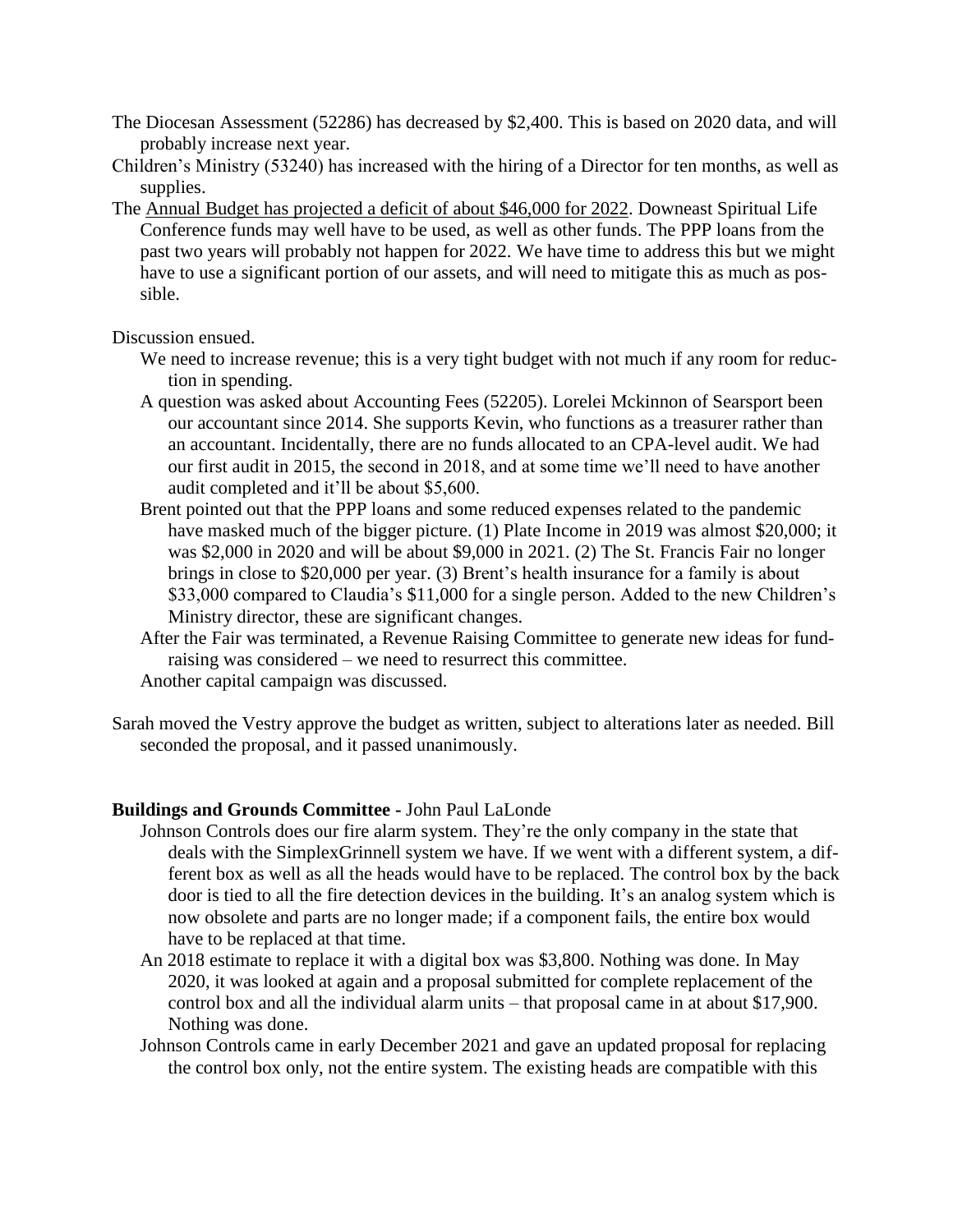new box. This was quoted at \$6,990. Building and Grounds recommends we replace the control box.

- Our sprinkler system is inspected annually. Other components of this system should be inspected every five or ten years. This more in-depth inspection has never been done. In January 2021, Eastern Fire (Fire Protection Contractors and Engineers) did the annual inspection, and gave us a quote of \$5,900. An updated quote in December is "not to exceed \$6,700."
- The Buildings and Grounds committee recommends both replacing the control box with Johnson Controls and the in-depth inspection with Eastern Fire at a cost of roughly \$14,000, and taking those monies from the Buildings and Grounds reserve account. This would pretty much halve the funds in that account.
- Bill moved we spend up to \$6,700 for the in-depth inspection of sprinkler system. Lynne seconded, and it passed.
- Bill moved we replace the fire alarm detection panel at \$6,990. Chris seconded, and it passed.

## **Rector's Report** – Brent Was

The Vestry was asked to consider the following resolution:

"Whereas the Rev. Dr. Brent Was is employed as a minister of the Gospel by St. Francis by the Sea Episcopal Church, Blue Hill, Maine, which does not provide a residence for him, the Vestry resolves that of the total annual clergy compensation of \$82,680 paid to the Rev. Dr. Brent Was beginning January 1, 2022, \$24,000 be designated as a housing allowance within the meaning of the term as used in Section 107 of the IRS code of 1986." Chris moved to accept this resolution; Bill seconded and it passed unanimously.

- It was asked that the minutes be sent out closer to the date of the meeting, rather than just before the next meeting. Barbara is to be copied on this as well – she will post the unapproved minutes as "Draft," to be replaced by the approved minutes after the following meeting.
- Brent and Barbara will both take the week between Christmas and New Year's off as a vacation week.
- The Finance Committee has been considering a method to discuss finances with the congregation. Since work will continue on the budget, this will be addressed after more of the budget is finalized. Brent will announce the re-formation of a Revenue Raising Committee to replace the St. Francis Fair revenue, and ask for people with ideas to join.

#### **Senior Warden's Report** – Milissa LaLonde

- Our Epiphany bonfire is scheduled for January 6 at 5:30 p.m. Brent will offer a Eucharist at that time – with cooperative weather this will be outdoors; otherwise indoors followed by the fire.
- Insurance review doesn't need to be addressed at this time we do need to make sure the church is adequately insured.
- The Vestry voted to ask Kevin to give to Brent, Barbara, Lorna, Carlton and Dick Doane the same end-of-year bonuses they were given in 2020. Chris moved this, Milissa seconded, and it passed unanimously. Milissa will communicate this to Kevin, and will let Chris know what the dollar amounts are.